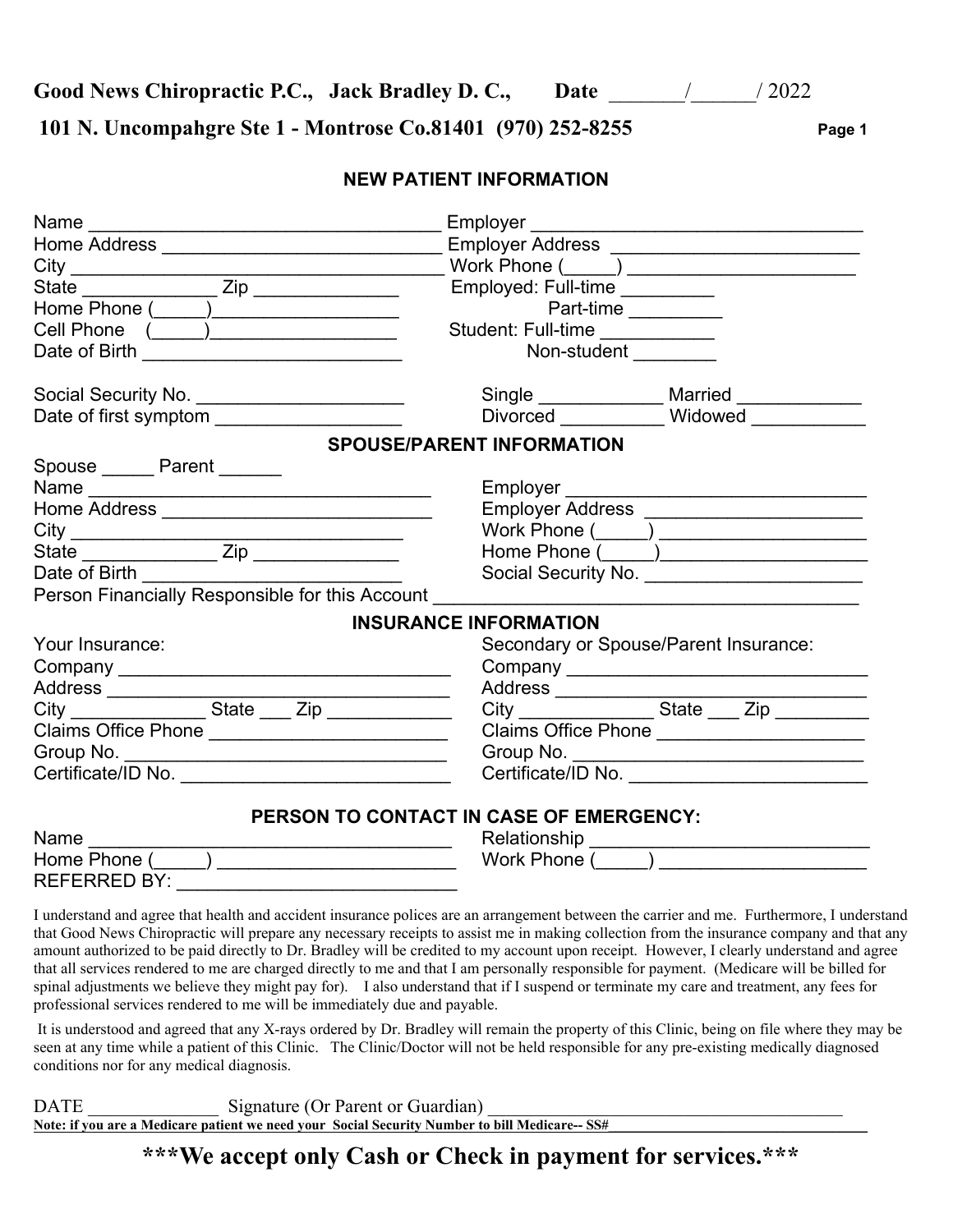| Good News Chiropractic P.C., Jack Bradley D.C., Date |  |  |
|------------------------------------------------------|--|--|
|                                                      |  |  |

**Good News Chiropractic P.C., Jack Bradley D. C., Date** \_\_\_\_\_\_\_/\_\_\_\_\_\_/ 2022 **101 N. Uncompahgre Ste 1 - Montrose Co.81401 (970) 252-8255** 

### **CHIEF COMPLAINT WORKSHEET**

PATIENT NAME: \_\_\_\_\_\_\_\_\_\_\_\_\_\_\_\_\_\_\_\_\_\_\_\_\_\_\_\_\_\_\_\_ D.O.B. \_\_\_\_\_\_\_\_ AGE: \_\_\_\_\_\_ DATE: \_\_\_\_\_\_\_\_\_\_\_\_\_\_

INSTRUCTIONS: Circle all words in **Bold** letters that apply to your condition.

#### **CHIEF COMPLAINT/**PATIENT'S DESCRIPTION OF THE CHIEF PROBLEM AND OTHER CURRENT PROBLEMS:

# 1. Describe exact location of pain/problem?  $\Box$

|                                      |                  | 2. (Circle the symptom below and draw a line to the body parts involved) Rate your symptoms by placing an X on the lines below | for each body part involved between none and the worst. |            |                             |   |   |                          |          |                 |   |        |        | CONSTANT | Intermittent<br>FREQUENT |
|--------------------------------------|------------------|--------------------------------------------------------------------------------------------------------------------------------|---------------------------------------------------------|------------|-----------------------------|---|---|--------------------------|----------|-----------------|---|--------|--------|----------|--------------------------|
| Right<br>Left                        | Ache             | Left<br>Right                                                                                                                  |                                                         | $(0)$ Mild |                             |   |   |                          | Moderate |                 |   | Severe |        |          |                          |
|                                      | Burning          |                                                                                                                                | Head                                                    |            | $\mathfrak{D}$              | 3 | 4 | 5                        | 6        | 7               | 8 | 9      | 10     |          |                          |
|                                      |                  |                                                                                                                                | Neck                                                    |            |                             |   |   | 5                        | 6        |                 | 8 | 9      | 10     |          |                          |
|                                      | Cramping         |                                                                                                                                | Shoulders                                               |            | $\mathcal{D}$               | 3 |   | $\overline{\phantom{0}}$ | 6        |                 | 8 | 9      | 10     |          |                          |
|                                      | Dull Pain        |                                                                                                                                | <b>Arms</b>                                             |            |                             |   |   | 5                        | 6        | 7               | 8 | 9      | 10     |          |                          |
|                                      | Intense Pain     |                                                                                                                                | <b>Elbows</b>                                           |            |                             |   |   | 5                        | 6        |                 | 8 | 9      | 10     |          |                          |
|                                      | Numbness         |                                                                                                                                | Forearm                                                 |            | $\overline{c}$              | 3 | 4 | 5                        | 6        | 7               | 8 | 9      | 10     |          |                          |
|                                      |                  |                                                                                                                                | Hands                                                   |            |                             |   | 4 | 5                        | 6        | $\tau$          | 8 | 9      | 10     |          |                          |
| L<br>ht                              | Goes to          |                                                                                                                                | <b>Fingers</b>                                          |            |                             |   |   | 5                        | 6        |                 | 8 | 9      | 10     |          |                          |
|                                      | Sleep            |                                                                                                                                | Ribs                                                    |            |                             |   |   | 5                        | 6        | 7               | 8 | 9      | 10     |          |                          |
|                                      | Pin/Needles      |                                                                                                                                | Thoracics                                               |            |                             | 3 |   | 5                        | 6        |                 | 8 | 9      | 10     |          |                          |
|                                      | Radiating        | w                                                                                                                              | <u>Lumbar</u>                                           |            | $\mathcal{D}_{\mathcal{L}}$ | 3 | 4 | 5                        | 6        |                 | 8 | 9      | 10     |          |                          |
|                                      |                  |                                                                                                                                | <b>Sacrum</b>                                           |            |                             | 3 |   | 5                        | 6        |                 | 8 | 9      | 10     |          |                          |
|                                      | Sharp Pain       |                                                                                                                                | S.I.                                                    |            |                             |   |   | 5                        | 6        |                 | 8 | 9      | $10\,$ |          |                          |
|                                      | Soreness         |                                                                                                                                | Glutes                                                  |            | $\mathfrak{D}$              |   |   | 5                        | 6        |                 | 8 | 9      | 10     |          |                          |
|                                      | <b>Stiffness</b> | $\sqrt{2}$<br>$1 - 1$                                                                                                          | Trochanter                                              |            |                             | 3 | 4 | 5                        | 6        |                 | 8 | 9      | 10     |          |                          |
|                                      |                  |                                                                                                                                | Groin                                                   |            | $\overline{2}$              | 3 | 4 | 5                        | 6        |                 | 8 | 9      | 10     |          |                          |
|                                      | Throbbing        |                                                                                                                                | Thigh                                                   |            |                             |   |   | 5                        | 6        | 7               | 8 | 9      | 10     |          |                          |
|                                      | Tender           |                                                                                                                                | Lower Leg                                               |            |                             |   |   |                          |          |                 | 8 | 9      | 10     |          |                          |
|                                      | Tight            |                                                                                                                                | Knee                                                    |            | $\mathcal{D}$               |   |   | $\overline{\mathcal{L}}$ | 6        | $7\phantom{.0}$ | 8 | 9      | 10     |          |                          |
|                                      | Tingling         |                                                                                                                                | Foot                                                    |            | $\overline{2}$              | 3 | 4 | 5                        | 6        |                 | 8 | 9      | 10     |          |                          |
|                                      |                  |                                                                                                                                |                                                         |            |                             |   |   |                          |          |                 |   |        |        |          |                          |
|                                      | Weakness         |                                                                                                                                |                                                         |            |                             |   |   |                          |          |                 |   |        |        |          |                          |
| 3. WHEN DID YOUR CONDITION(S) START? |                  |                                                                                                                                |                                                         |            |                             |   |   |                          |          |                 |   |        |        |          |                          |

 $\_$  , and the set of the set of the set of the set of the set of the set of the set of the set of the set of the set of the set of the set of the set of the set of the set of the set of the set of the set of the set of th

4. Did anything cause or contribute to the onset? **YES** or NO. If **Yes**, describe:

#### IS IT CONSTANT OR INTERMITTENT? If intermittent how often?

## 5. Have you ever had anything like this before? Describe:

\_\_\_\_\_\_\_/\_\_\_\_\_\_\_/\_\_\_\_\_\_\_\_\_ \_\_\_\_\_\_\_\_\_\_\_\_\_\_\_\_\_\_\_\_\_\_\_\_\_\_\_\_\_\_\_\_\_\_\_\_\_\_\_\_\_\_\_\_\_\_\_\_\_\_\_\_\_\_\_\_\_\_\_\_\_\_\_\_\_\_\_\_\_\_

6. Has your condition been getting better or worse? **\_\_\_\_\_\_\_\_\_\_\_\_** Same since \_\_\_\_\_\_\_\_\_\_\_\_\_\_\_\_

**Page 2**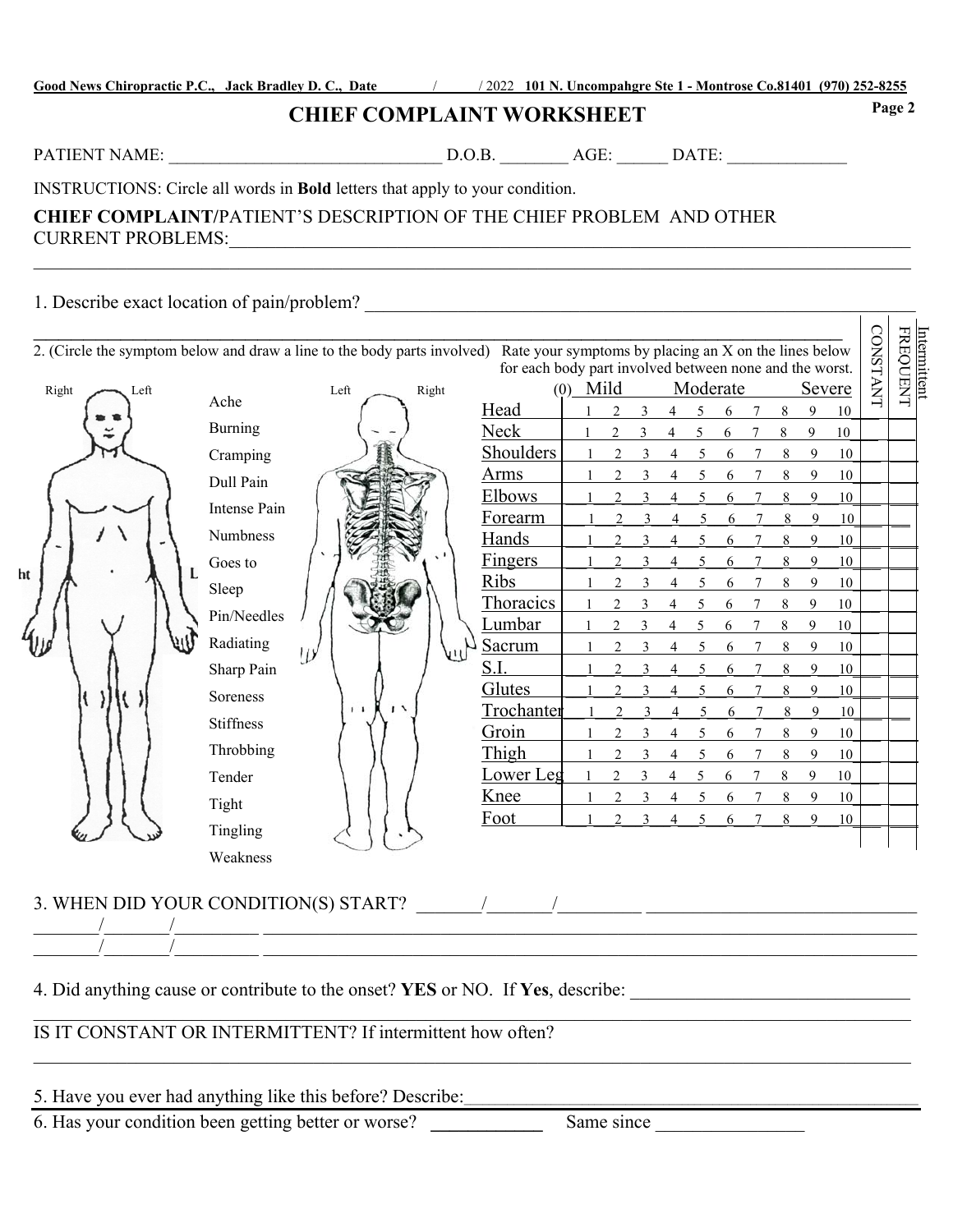|                                                                                                    |                                                                                                                                                | Good News Chiropractic P.C., Jack Bradley D.C., Date / 2022 101 N. Uncompahgre Ste 1 - Montrose Co.81401 (970) 252-8255<br>Page 3                                                                                             |  |  |  |
|----------------------------------------------------------------------------------------------------|------------------------------------------------------------------------------------------------------------------------------------------------|-------------------------------------------------------------------------------------------------------------------------------------------------------------------------------------------------------------------------------|--|--|--|
| <b>Patient Name</b>                                                                                |                                                                                                                                                |                                                                                                                                                                                                                               |  |  |  |
|                                                                                                    | <b>Fatient Name</b><br>Please (Circle) the words in Bold that apply to your condition. Put any extra information in the blank spaces provided. |                                                                                                                                                                                                                               |  |  |  |
|                                                                                                    | 7. RELIEVING FACTORS: walking, sitting, standing, lying down, adjusted, decompressed, or with manual                                           |                                                                                                                                                                                                                               |  |  |  |
| therapy, ice, heat, or in certain positions                                                        |                                                                                                                                                | <u> 1989 - Johann Stoff, deutscher Stoffen und der Stoffen und der Stoffen und der Stoffen und der Stoffen und der</u>                                                                                                        |  |  |  |
|                                                                                                    |                                                                                                                                                |                                                                                                                                                                                                                               |  |  |  |
|                                                                                                    |                                                                                                                                                | 8. AGGRAVATING FACTORS -- mornings, evenings, after work, walking, sitting, standing, standing up<br>from a chair or bed, bending, lifting, twisting, turning my head (R) or (L), reaching above my head, coughing,           |  |  |  |
| 9. <u>Length of time you perform an activity before it worsens</u> ? mins ____ hrs_____ days______ |                                                                                                                                                |                                                                                                                                                                                                                               |  |  |  |
|                                                                                                    |                                                                                                                                                | 10. I feel worse upon rising/early morning/late evening/mid-day/after work/time of month/                                                                                                                                     |  |  |  |
|                                                                                                    |                                                                                                                                                | 11. Has there been any change in your bodily functions? (Urination, defecation, respiration, digestion, vision, sexual,                                                                                                       |  |  |  |
|                                                                                                    |                                                                                                                                                | 12. Have you tried over the counter or home remedies? YES or NO. If Yes, describe:                                                                                                                                            |  |  |  |
|                                                                                                    |                                                                                                                                                |                                                                                                                                                                                                                               |  |  |  |
|                                                                                                    |                                                                                                                                                | 14. Have you sought other professional care for this condition? YES or NO. If Yes, describe: _________________                                                                                                                |  |  |  |
|                                                                                                    |                                                                                                                                                | What did they prescribe and/or what treatment, care, or surgeries were rendered?                                                                                                                                              |  |  |  |
|                                                                                                    |                                                                                                                                                | <u> 1989 - Johann John Stoff, deutscher Stoffen und der Stoffen und der Stoffen und der Stoffen und der Stoffen</u>                                                                                                           |  |  |  |
|                                                                                                    |                                                                                                                                                | the control of the control of the control of the control of the control of the control of the control of the control of the control of the control of the control of the control of the control of the control of the control |  |  |  |
|                                                                                                    | <b>Operations and Procedures</b>                                                                                                               |                                                                                                                                                                                                                               |  |  |  |
| Approximate Date                                                                                   | Approximate Date                                                                                                                               | Approximate Date                                                                                                                                                                                                              |  |  |  |
| Vaccinations                                                                                       | Tubes in Ears                                                                                                                                  | $\frac{\ }{\ }$ Sinus                                                                                                                                                                                                         |  |  |  |
| Tonsillectomy                                                                                      | Appendectomy                                                                                                                                   | Hernia                                                                                                                                                                                                                        |  |  |  |
| Gall Bladder                                                                                       | <b>Female Organs</b>                                                                                                                           | Thyroid                                                                                                                                                                                                                       |  |  |  |
| Back Operation                                                                                     | Rectal Surgery                                                                                                                                 | Stomach<br><u> 1980 - Jan Barbara III, martx</u>                                                                                                                                                                              |  |  |  |
|                                                                                                    |                                                                                                                                                | Other                                                                                                                                                                                                                         |  |  |  |
|                                                                                                    |                                                                                                                                                | List any accidents or falls and dates: $\Box$ Car $\Box$ $\Box$ Recreational Vehicle $\Box$                                                                                                                                   |  |  |  |
|                                                                                                    |                                                                                                                                                |                                                                                                                                                                                                                               |  |  |  |
|                                                                                                    |                                                                                                                                                |                                                                                                                                                                                                                               |  |  |  |
|                                                                                                    |                                                                                                                                                |                                                                                                                                                                                                                               |  |  |  |
| Have you ever had any spinal taps or spinal injections? $\Box$ No $\Box$ Yes                       |                                                                                                                                                |                                                                                                                                                                                                                               |  |  |  |
|                                                                                                    |                                                                                                                                                |                                                                                                                                                                                                                               |  |  |  |
| For what ailments were these X-Rays made?                                                          |                                                                                                                                                | For what ailments were these X-Rays made?<br>Have you ever had Osteoporosis or a Bone Density Test?                                                                                                                           |  |  |  |
| Do you suffer from any condition other than that for which you are now consulting us?              |                                                                                                                                                |                                                                                                                                                                                                                               |  |  |  |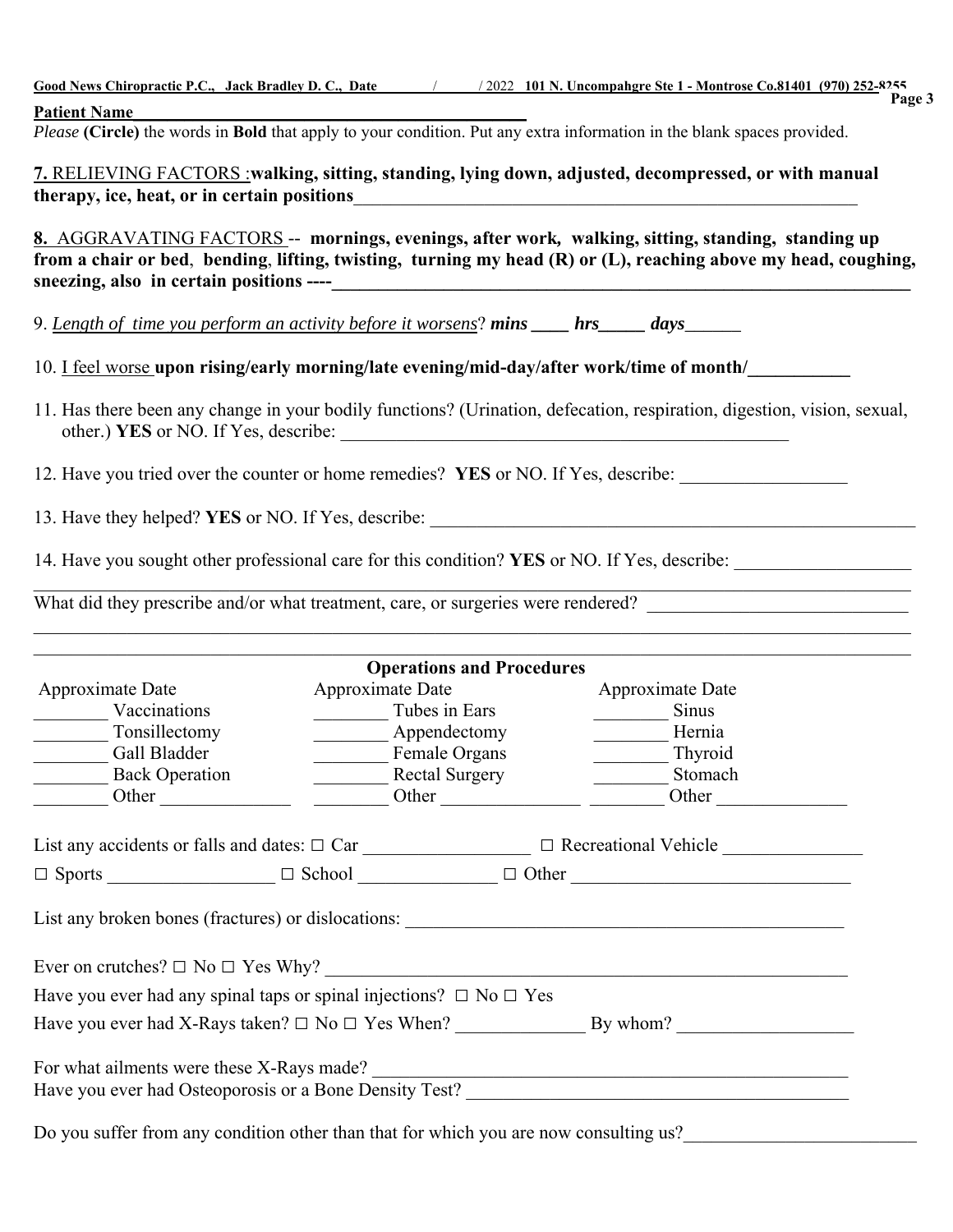| Good News Chiropractic P.C., Jack Bradlev D.C., Date |  |  | $\frac{1}{2022}$ 101 N. Uncompahgre Ste 1 - Montrose Co.81401 (970) 252-8255 |        |
|------------------------------------------------------|--|--|------------------------------------------------------------------------------|--------|
| <b>Patient Name</b>                                  |  |  |                                                                              | Page 4 |
|                                                      |  |  |                                                                              |        |

15. Are you presently taking any medication - Prescription or over-the-counter? □ No □ Yes What drugs?

| 16. Family History | Mother<br>Father<br>Brother, No. of<br>Sister, No. of |        | <b>Diabetes</b><br>□<br>□ | Heart | Kidney<br>□<br>□<br>□ |   | Cancer                        | Back<br>$\Box$<br>$\Box$ |             |  |
|--------------------|-------------------------------------------------------|--------|---------------------------|-------|-----------------------|---|-------------------------------|--------------------------|-------------|--|
|                    | 18. Have You Had Any of the Following Diseases?       |        |                           |       |                       |   |                               |                          |             |  |
|                    | Tuberculosis                                          |        | Anemia                    |       | Heart Disease         |   | Arthritis                     |                          |             |  |
| □                  | <b>Diabetes</b>                                       | $\Box$ | Cancer                    |       | Venereal Infection    | ப | Epilepsy                      |                          |             |  |
|                    | Mental Disorder                                       | □      | Lumbago                   |       | Eczema                |   | <b>HIV</b> Positive           | H                        | <b>MRSA</b> |  |
|                    |                                                       |        |                           |       |                       |   | Any other infectious diseases |                          |             |  |

18. Please check the correct box for each item below. Check at least one box for each sign or symptom listed.

| Presently<br>Past--------<br>Never----<br>凸白口<br>000<br>$\Box$<br>$\Box$<br>ᄆᄆ                                                                                                                  | Presently<br>Past--------<br>Never-<br><b>Skin or Allergies</b><br>حضض<br><b>Boils</b><br>$\Box$<br><b>Bruising Easily</b><br>Hives or Allergy<br><b>000</b><br>Itching<br><b>000</b><br>Skin Eruptions<br>000<br>000<br>$\Box$                                                         | Genito-Urinary<br><b>Bed Wetting</b><br>Blood in Urine<br><b>Frequent Urination</b><br>Inability to Control Urine<br>Kidney Infection<br>Painful Urination<br>Prostate Trouble                                                                                                                                                                                                                                                               | Presently<br>Past--------<br>Never---<br>Cardio-Vascular<br><b>888</b><br>High Blood Pressure<br>$\Box$<br>Low Blood Pressure<br>$\Box \Box \Box$<br>Pain over Heart<br>$\Box \Box \Box$<br>Poor Circulation<br>000<br>Previous Heart Trouble<br><b>000</b><br>Rapid Heart<br>$\Box \Box \Box$<br>Slow Heart<br><b>Strokes</b><br>000<br><b>Swelling Ankles</b><br><b>000</b>                                                                                                                                                                                        | Presently<br>Past--------<br>Never-----<br><b>For Women Only</b><br>مفق<br>Cramps or Backaches<br>$\Box$<br><b>Excessive Flow</b><br>$\Box$<br><b>Hot Flashes</b><br><b>000</b><br>Irregular Cycle<br><b>000</b><br>Miscarriage<br>$\Box$<br>Painful Periods<br>$\Box$<br>Vaginal Discharge<br>$\Box \Box \Box$<br><b>Birth Control Pills</b><br>$\Box$ Yes $\Box$ No Pregnant at this time                                                                                                      |
|-------------------------------------------------------------------------------------------------------------------------------------------------------------------------------------------------|-----------------------------------------------------------------------------------------------------------------------------------------------------------------------------------------------------------------------------------------------------------------------------------------|----------------------------------------------------------------------------------------------------------------------------------------------------------------------------------------------------------------------------------------------------------------------------------------------------------------------------------------------------------------------------------------------------------------------------------------------|----------------------------------------------------------------------------------------------------------------------------------------------------------------------------------------------------------------------------------------------------------------------------------------------------------------------------------------------------------------------------------------------------------------------------------------------------------------------------------------------------------------------------------------------------------------------|--------------------------------------------------------------------------------------------------------------------------------------------------------------------------------------------------------------------------------------------------------------------------------------------------------------------------------------------------------------------------------------------------------------------------------------------------------------------------------------------------|
| Presently<br>Past------<br>Never----<br>000<br><b>000</b><br>000<br>$\Box$<br>$\Box$<br>$\Box$<br>$\Box$<br>$\Box$<br>$\Box$<br>$\Box$<br>$\Box$<br>$\square\square\square$<br>$\Box$<br>$\Box$ | <b>General Symptoms</b><br>Allergy (What)<br><b>Bronchitis</b><br>Convulsions<br><b>Dizziness</b><br>Fainting<br>Fatigue<br>Fever<br>Headache<br>Loss of Sleep<br>Excessive Loss of Weight<br><b>Nervousness</b><br>Neuralgia<br>Night Sweats<br>Numbness or pain in<br>arms/legs/hands | Presently<br>Past---------<br>Never------<br>Eye/Ear/<br>Nose/Throat<br>ÒÒO<br>Asthma<br>$\Box \Box \Box$<br>Crossed Eyes<br>$\Box$<br>Deafness<br><b>DDD</b><br>Earache<br>000<br>Ear Discharges<br>$\Box \Box \Box$<br><b>Ear Noises</b><br>$\Box$<br>Frequent Colds<br>$\Box \Box \Box$<br>Hoarseness<br>$\Box$<br>Nose Bleeds<br>$\Box$<br>Pain in Eyes<br>$\Box$<br>Poor Vision<br>$\Box$<br><b>Sinusitis</b><br>$\Box$<br>Sore Throats | Presently<br>Past----<br>Never---<br><b>Gastro-Intestinal</b><br>Acid Reflux<br>ÒÒO<br>$\Box \Box \Box$<br>Hiatal Hernia<br>$\Box \Box \Box$<br>Constipation<br>$\Box \Box \Box$<br>Diarrhea<br>$\Box \Box \Box$<br>Excessive hunger<br>$\Box$<br>Gall Bladder Trouble<br>$\Box$<br>Jaundice<br>$\Box$<br>Liver Trouble<br>$\Box$<br>Nausea<br>000<br>Pain over Stomach<br>$\Box$<br>Poor Appetite<br>$\Box$<br>Poor Digestion<br>$\Box \Box \Box$<br>Vomiting<br><b>Vomiting Blood</b><br>000<br><b>Belching</b> or Gas<br>000<br>Colon Trouble<br>$\Box \Box \Box$ | Presently<br>Past---------<br>Never-----<br><b>Muscles &amp; Joints</b><br>ÒÒO<br>Backache<br>$\Box$<br>Foot Trouble<br>$\Box$<br>Hip Trouble<br>$\Box$<br>Knee Trouble<br>$\Box$<br>Elbow Trouble<br>$\Box$<br>Hand Trouble<br>$\Box$<br>Painful Tail bone<br>$\Box$<br><b>Stiff Neck</b><br>$\Box$<br>Pain between shoulders<br>000<br>Spinal Curvature<br>$\Box$<br>Weakness<br>$\Box \Box \Box$<br>Hernia<br>$\Box \Box \Box$<br>Swollen Joints<br>000<br>Tremors<br><b>000</b><br>Twitching |

 **Respiratory**

| 000 | Chest Pain             |
|-----|------------------------|
| 000 | Chronic Cough          |
| 000 | Difficulty Breathing   |
| 000 | <b>Spitting Blood</b>  |
| 000 | <b>Spitting Phlegm</b> |
| 000 | Wheezing               |